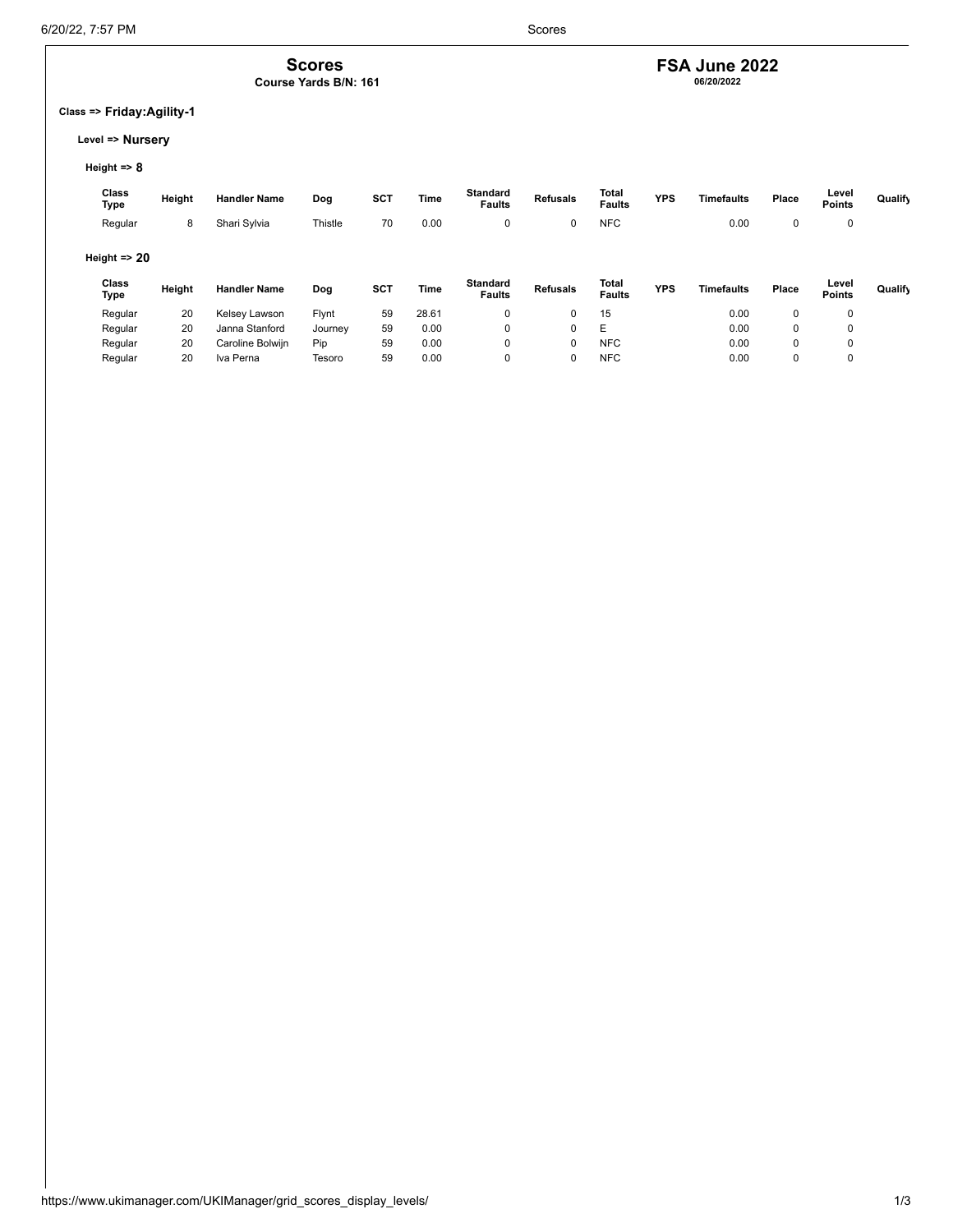**Scores** 

**Course Yards B/N: 161**

### **FSA June 2022 06/20/2022**

**Level => Beginner**

**Height => 8**

| Class<br><b>Type</b> | Height                  | <b>Handler Name</b>    | Dog        | SCT        | <b>Time</b> | <b>Standard</b><br><b>Faults</b> | <b>Refusals</b> | <b>Total</b><br><b>Faults</b> | <b>YPS</b> | <b>Timefaults</b> | Place | Level<br><b>Points</b> | Qualify |
|----------------------|-------------------------|------------------------|------------|------------|-------------|----------------------------------|-----------------|-------------------------------|------------|-------------------|-------|------------------------|---------|
| Regular              | 8                       | Melissa Nunnink        | Whisk      | 67         | 0.00        | 0                                | 0               | <b>NFC</b>                    |            | 0.00              | 0     | 0                      |         |
|                      |                         |                        |            |            |             |                                  |                 |                               |            |                   |       |                        |         |
|                      | Height $\Rightarrow$ 12 |                        |            |            |             |                                  |                 |                               |            |                   |       |                        |         |
| Class<br><b>Type</b> | Height                  | <b>Handler Name</b>    | Dog        | SCT        | <b>Time</b> | <b>Standard</b><br><b>Faults</b> | <b>Refusals</b> | Total<br><b>Faults</b>        | <b>YPS</b> | <b>Timefaults</b> | Place | Level<br><b>Points</b> | Qualify |
| Select               | 12                      | Carol Hokanson         | Carmela    | 70         | 0.00        | $\mathbf 0$                      | 0               | <b>NFC</b>                    |            | 0.00              | 0     | 0                      |         |
|                      | Height $\Rightarrow$ 16 |                        |            |            |             |                                  |                 |                               |            |                   |       |                        |         |
| Class<br><b>Type</b> | Height                  | <b>Handler Name</b>    | Dog        | SCT        | <b>Time</b> | <b>Standard</b><br><b>Faults</b> | <b>Refusals</b> | Total<br><b>Faults</b>        | <b>YPS</b> | <b>Timefaults</b> | Place | Level<br><b>Points</b> | Qualify |
| Regular              | 16                      | Cindy Woodward         | Betty Jean | 67         | 58.76       | $\mathbf 0$                      | 0               | E                             |            | 0.00              | 0     | 0                      |         |
| Regular              | 16                      | Carol Hokanson         | Algut      | 67         | 0.00        | $\mathbf 0$                      | 0               | <b>NFC</b>                    |            | 0.00              | 0     | 0                      |         |
| Class<br><b>Type</b> | Height                  | <b>Handler Name</b>    | Dog        | SCT        | <b>Time</b> | <b>Standard</b><br><b>Faults</b> | <b>Refusals</b> | <b>Total</b><br><b>Faults</b> | <b>YPS</b> | <b>Timefaults</b> | Place | Level<br><b>Points</b> | Qualify |
| Select               | 16                      | Lisa Brockmeier        | Twizzler   | 59         | 0.00        | 0                                | 0               | <b>NFC</b>                    |            | 0.00              | 0     | 0                      |         |
|                      | Height $\Rightarrow$ 20 |                        |            |            |             |                                  |                 |                               |            |                   |       |                        |         |
|                      |                         |                        |            |            |             |                                  |                 |                               |            |                   |       |                        |         |
| Class<br><b>Type</b> | Height                  | <b>Handler Name</b>    | Dog        | SCT        | Time        | <b>Standard</b><br><b>Faults</b> | <b>Refusals</b> | <b>Total</b><br><b>Faults</b> | <b>YPS</b> | <b>Timefaults</b> | Place | Level<br>Points        | Qualify |
| Regular              | 20                      | Deb Young              | Dot        | 56         | 0.00        | $\mathbf 0$                      | 0               | E                             |            | 0.00              | 0     | 0                      |         |
| Regular              | 20                      | Melissa Tiedemann      | Savvy      | 56         | 0.00        | $\mathbf 0$                      | 0               | E                             |            | 0.00              | 0     | 0                      |         |
| Regular              | 20                      | <b>Babette DeLaune</b> | Sting      | 56         | 0.00        | $\mathbf 0$                      | 0               | <b>NFC</b>                    |            | 0.00              | 0     | 0                      |         |
| Regular              | 20                      | Caroline Bolwijn       | Batman     | 56         | 0.00        | $\mathbf 0$                      | $\Omega$        | <b>ABS</b>                    |            | 0.00              | 0     | $\Omega$               |         |
| Class<br><b>Type</b> | Height                  | <b>Handler Name</b>    | Dog        | SCT        | <b>Time</b> | <b>Standard</b><br><b>Faults</b> | <b>Refusals</b> | Total<br><b>Faults</b>        | <b>YPS</b> | <b>Timefaults</b> | Place | Level<br><b>Points</b> | Qualify |
| Select               | 20                      | Dan Weiss              | Meika      | 59         | 51.33       | 0                                | 0               | 15                            | 3.14       | 0.00              | 0     | 0                      |         |
|                      | Height $\Rightarrow$ 22 |                        |            |            |             |                                  |                 |                               |            |                   |       |                        |         |
| Class<br><b>Type</b> | Height                  | <b>Handler Name</b>    | Dog        | SCT        | Time        | <b>Standard</b><br><b>Faults</b> | <b>Refusals</b> | Total<br><b>Faults</b>        | <b>YPS</b> | <b>Timefaults</b> | Place | Level<br><b>Points</b> | Qualify |
| Regular              | 22                      | Amanda Brandenburg     | Sway       | 56         | 0.00        | $\pmb{0}$                        | 0               | ABS                           |            | 0.00              | 0     | 0                      |         |
|                      |                         |                        |            |            |             |                                  |                 |                               |            |                   |       |                        |         |
|                      | Height $\Rightarrow$ 24 |                        |            |            |             |                                  |                 |                               |            |                   |       |                        |         |
| Class<br><b>Type</b> | Height                  | <b>Handler Name</b>    | Dog        | <b>SCT</b> | <b>Time</b> | <b>Standard</b><br><b>Faults</b> | <b>Refusals</b> | <b>Total</b><br><b>Faults</b> | <b>YPS</b> | Timefaults        | Place | Level<br><b>Points</b> | Qualify |